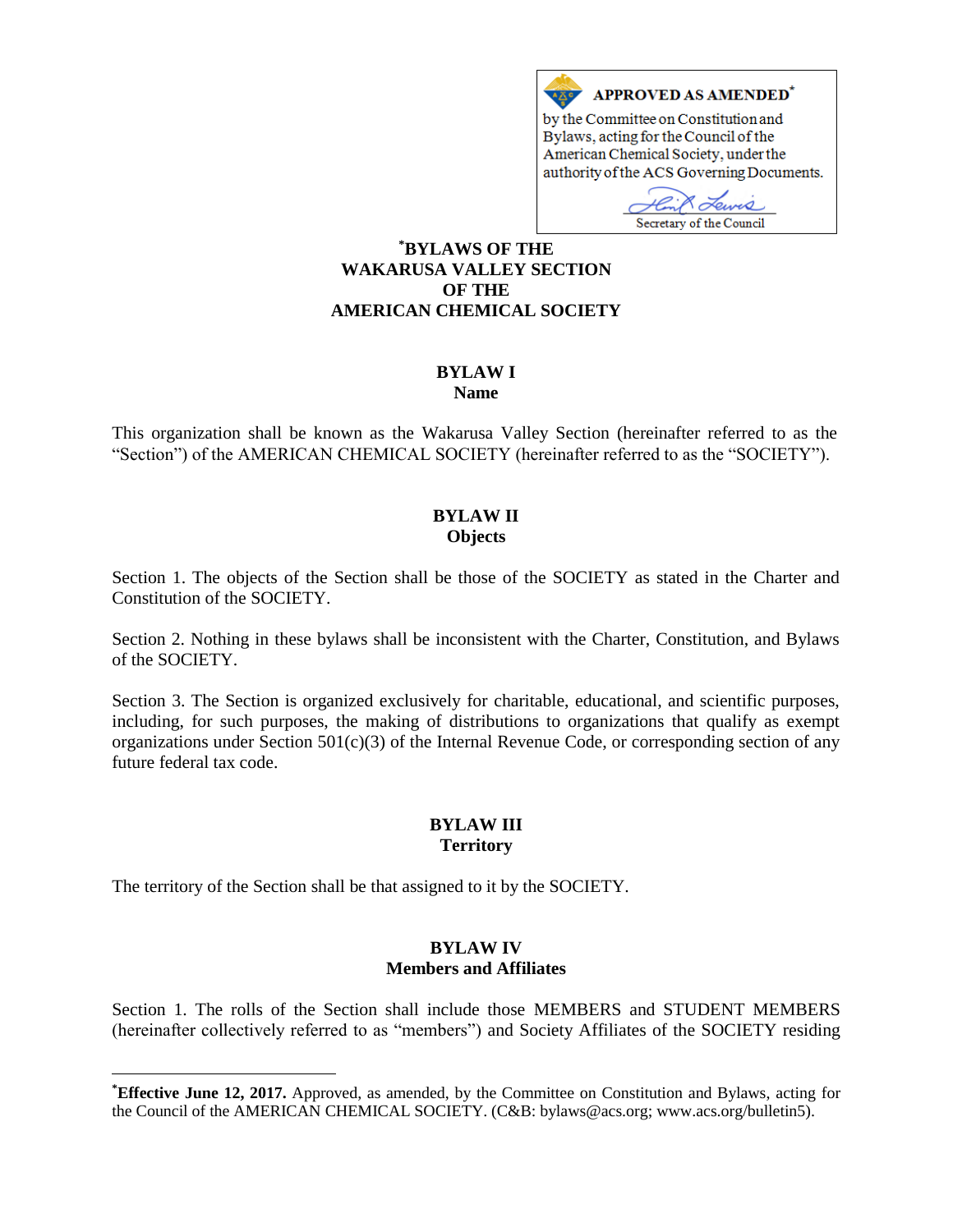within the territory of the Section provided that any exceptions to this rule shall be made in conformity with the Constitution and Bylaws of the SOCIETY.

Section 2. STUDENT MEMBERS shall be entitled to all privileges of membership except that of holding an elective position of the SOCIETY. STUDENT MEMBERS may not serve as Councilor(s), Alternate Councilor(s), or the Temporary Substitute Councilor, but they may be appointed as committee chairs and they may hold an elective position of the Section as noted elsewhere in these bylaws.

Section 3. The Section may have Local Section Affiliates as authorized in the Constitution and Bylaws of the SOCIETY. A Local Section Affiliate shall retain affiliate status only so long as payment is made of Local Section Affiliate dues of not less than two dollars (\$2.00) per annum. A Local Section Affiliate may not (1) hold an elective position, (2) vote on Articles of Incorporation and bylaws, (3) vote for Councilor(s) or Alternate Councilor(s) or (4) serve as a voting member of its Executive Committee. Except as mentioned above, a Local Section Affiliate may vote for an elective position of the Section and may be appointed as a committee chair.

Section 4. Society Affiliates may be assessed dues in the amount specified by the Executive Committee. A Society Affiliate may not (1) hold any elective position(s), (2) vote on Articles of Incorporation and bylaws, (3) vote for Councilor(s) or Alternate Councilor(s), or (4) serve as a voting member of its Executive Committee. Except as mentioned above, a Society Affiliate may vote for an elective position of the Section and may be appointed as a committee chair.

Section 5. Members and affiliates shall have such rights and privileges as are accorded them by the Constitution and Bylaws of the SOCIETY and these bylaws.

### **BYLAW V**

### **Officers, Executive Committee, and Councilor(s)**

Section 1. The officers of the Section shall be members of the SOCIETY and the Section and shall consist of the Chair, Chair-Elect, Secretary, and Treasurer. The Secretary and Treasurer positions may be held by the same person.

Section 2. The Executive Committee shall be the governing body of the Section and as such shall have full power to conduct, manage, and direct the business and affairs of the Section in accordance with the Constitution and Bylaws of the SOCIETY and these bylaws. The Executive Committee shall consist of the officers of the Section, the Immediate Past Chair, the Councilor(s), and Alternate Councilor(s).

Section 3. Elected officers of the Section shall serve for a term of one year beginning on January 1 or until their successors are elected. At the end of the Chair-Elect's term of office, the Chair-Elect shall succeed to the office of Chair. With the exception of the Chair and Chair-Elect, the incumbent of any position is eligible for reelection.

Section 4. The duties of the officers shall be such as usually pertain to their offices, together with those required by these bylaws and by the Constitution and Bylaws of the SOCIETY, and such other duties as may be assigned to them from time to time by the Executive Committee.

a. The duties of the Chair shall be to preside at meetings of the Executive Committee, to carry into effect the decisions and recommendations of that Committee, to preside at meetings of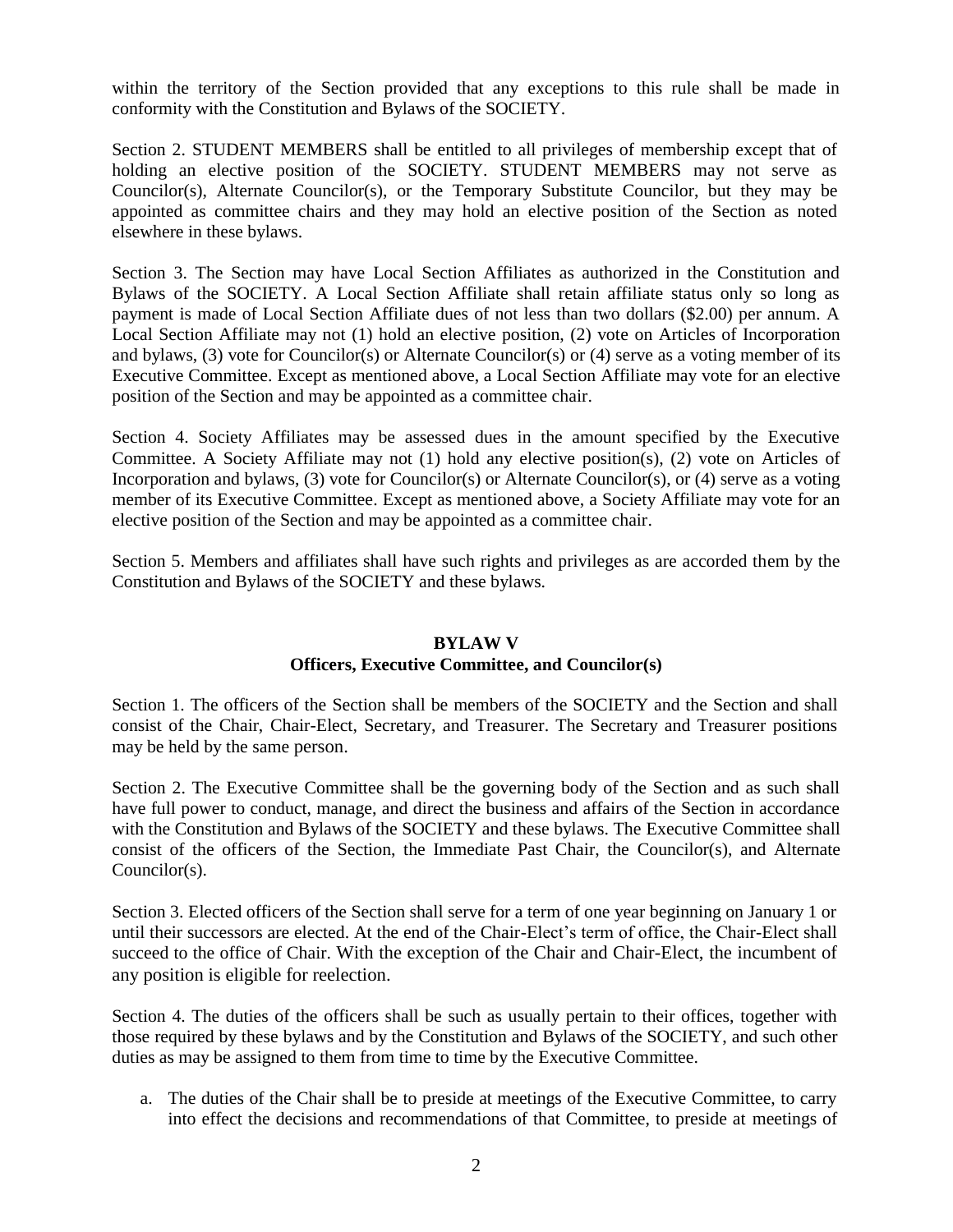the Section to conduct governance business, to appoint, with the approval of the Executive Committee, all committee chairs and committee members except as stated elsewhere in these bylaws, and to carry out the duties required by the Constitution and Bylaws of the SOCIETY.

- b. The duties of the Chair-Elect shall be to assist the Chair with the direction and management of the Section. In the absence of the Chair, the duties of the office shall devolve upon the Chair-Elect.
- c. The duties of the Secretary shall be to keep a record of the minutes of the meetings of the Section and of the Executive Committee, to maintain a list of members and affiliates, to send to members and affiliates such notices as the business of the Section may require, to submit a report to the Section at its annual meeting, and to carry out the duties required by the Constitution and Bylaws of the SOCIETY and elsewhere in these bylaws. The Secretary shall preside over meetings in the absence of both the Chair and Chair-Elect.
- d. The Treasurer shall have charge of the funds of the Section, keep an accurate record of all receipts and disbursements, receive dues, and make those disbursements approved by the Executive Committee. The Treasurer shall render an account of all transactions and of the financial condition of the Section to the Executive Committee at times set by the Committee, and shall submit such reports as are required by the Constitution and Bylaws of the SOCIETY.

Section 5. Vacancies

- a. In the event of a vacancy in the office of Chair, the Chair-Elect shall assume the duties of Chair for the remainder of the term. In such case, the Chair-Elect moving into the position of Chair shall also hold that position during the normal term as Chair as part of the leadership transition.
- b. All other vacancies, except for Councilor(s) and Alternate Councilor(s), shall be filled by majority vote of the Executive Committee through interim appointment for the period up to the next annual election. At that time, the procedures for election as outlined in the bylaws of the Section shall be followed.
- c. An interim appointee to the vacated office of Chair-Elect shall not automatically succeed to the office of Chair. At the next election, both a Chair and a Chair-Elect shall be elected.

Section 6. Councilor(s), Alternate Councilor(s), and Temporary Substitute Councilor

- a. The Section shall have Councilor(s) and Alternate Councilor(s) as provided in the Constitution and Bylaws of the SOCIETY. The Section's Councilor(s) and Alternate Councilor(s) shall carry out those duties assigned to them by the Constitution and Bylaws of the SOCIETY. In particular, the Councilor(s) (or Alternate Councilor(s) or Temporary Substitute Councilor if so designated to serve in place of the Councilor for a particular meeting), shall attend meetings of the Council of the SOCIETY and represent the Section at such meetings.
- b. Councilor(s) and Alternate Councilor(s) shall be elected by ballot from among the MEMBERS for three-year terms beginning January 1. Reelection is permissible. Councilor(s) shall be elected in separate years, whenever possible, to provide for a rotation of terms in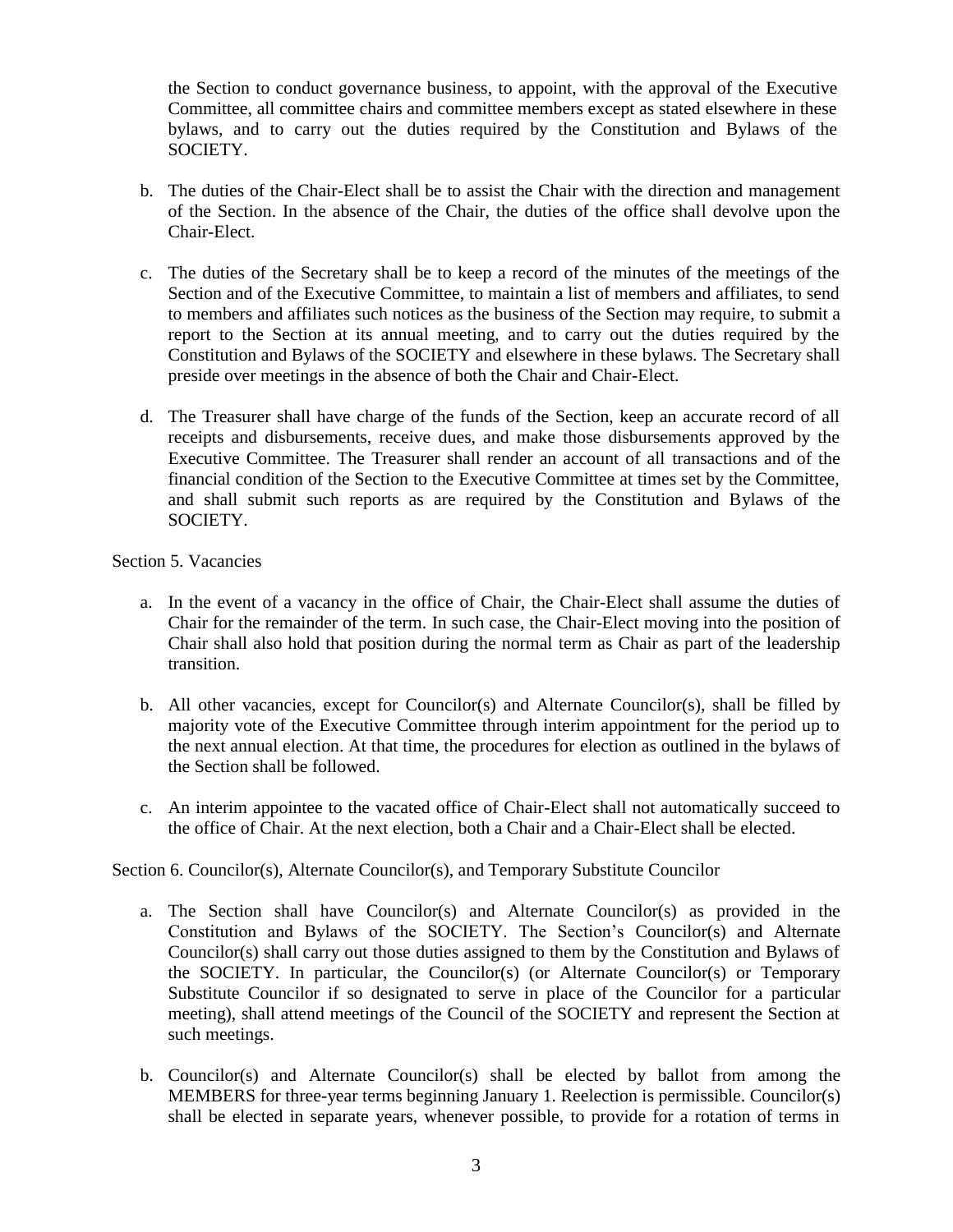accordance with the Constitution of the SOCIETY. A partial term of one or two years shall be used whenever necessary to establish or to restore rotation of three-year terms provided that the Councilor and/or Alternate Councilor agree to the partial term before the election.

- c. In the event that a Councilor is unable to attend a specified meeting of the Council of the SOCIETY, the Chair of the Section shall appoint one of the Alternate Councilor(s) to serve as Councilor at the specified meeting. Such appointment of an Alternate Councilor shall be for only one meeting.
- d. If every Councilor and Alternate Councilor of the Section will be absent from a Council meeting, thus leaving the Section without representation at such meeting, the Executive Committee may designate one MEMBER of the Section as a Temporary Substitute Councilor in accordance with the Bylaws of the SOCIETY.
- e. The Executive Committee shall designate one or more Councilor(s) to be disqualified under the SOCIETY's Bylaw provisions for reallocation of Councilor(s) among the Sections.
- f. Any vacancy in the position of Councilor or Alternate Councilor shall be filled for the remainder of the unexpired term at the time of the next annual election. The vacancy may be filled until the next annual election by appointment by the Executive Committee.

#### **BYLAW VI Manner of Election**

Section 1. The election of officers shall be conducted either by a ballot distributed to the members and affiliates of the Section in accordance with the Bylaws of the SOCIETY and as permitted below, or at a regular meeting of the Section provided there is a quorum present as described elsewhere in these bylaws. Local Section Affiliates and Society Affiliates may vote for an elective position of the Section in the same manner as described above. Councilor(s) and Alternate Councilor(s) shall be elected by a ballot distributed to all members of the Section; affiliates may not vote for Councilor(s) and Alternate Councilor(s).

Section 2. In September of each year, the Nomination Committee shall report to the membership its nominations for each office to be filled. Prior to October 15, any member or affiliate of the Section may, in writing or from the floor at a meeting to conduct governance business, nominate additional candidates for office, provided that the candidates are members of the Section, and MEMBERS for Councilor(s) and Alternate Councilor(s), as required elsewhere in these bylaws, if the nomination is seconded by another member or affiliate. Nominations so made shall be equally valid as those from the Nomination Committee. All candidates nominated shall have indicated willingness to serve if elected.

Section 3. When a ballot is used, the candidates for each office and for Councilor( $s$ )/Alternate Councilor(s) shall be listed in an order to be selected by lot on a ballot to be distributed by November 1, only to eligible voters as noted above except that affiliates may not vote for Councilor(s)/Alternate Councilor(s). The ballot shall provide for a write-in candidate for each position to be filled. A paper ballot shall be provided to any eligible voter who requests it.

Section 4. The ballots shall be tabulated and validated not later than November 15. Except as noted below, the candidate for each position receiving the largest number of votes shall be declared elected. The Executive Committee may decide that for Councilor(s), the candidate(s) who receive the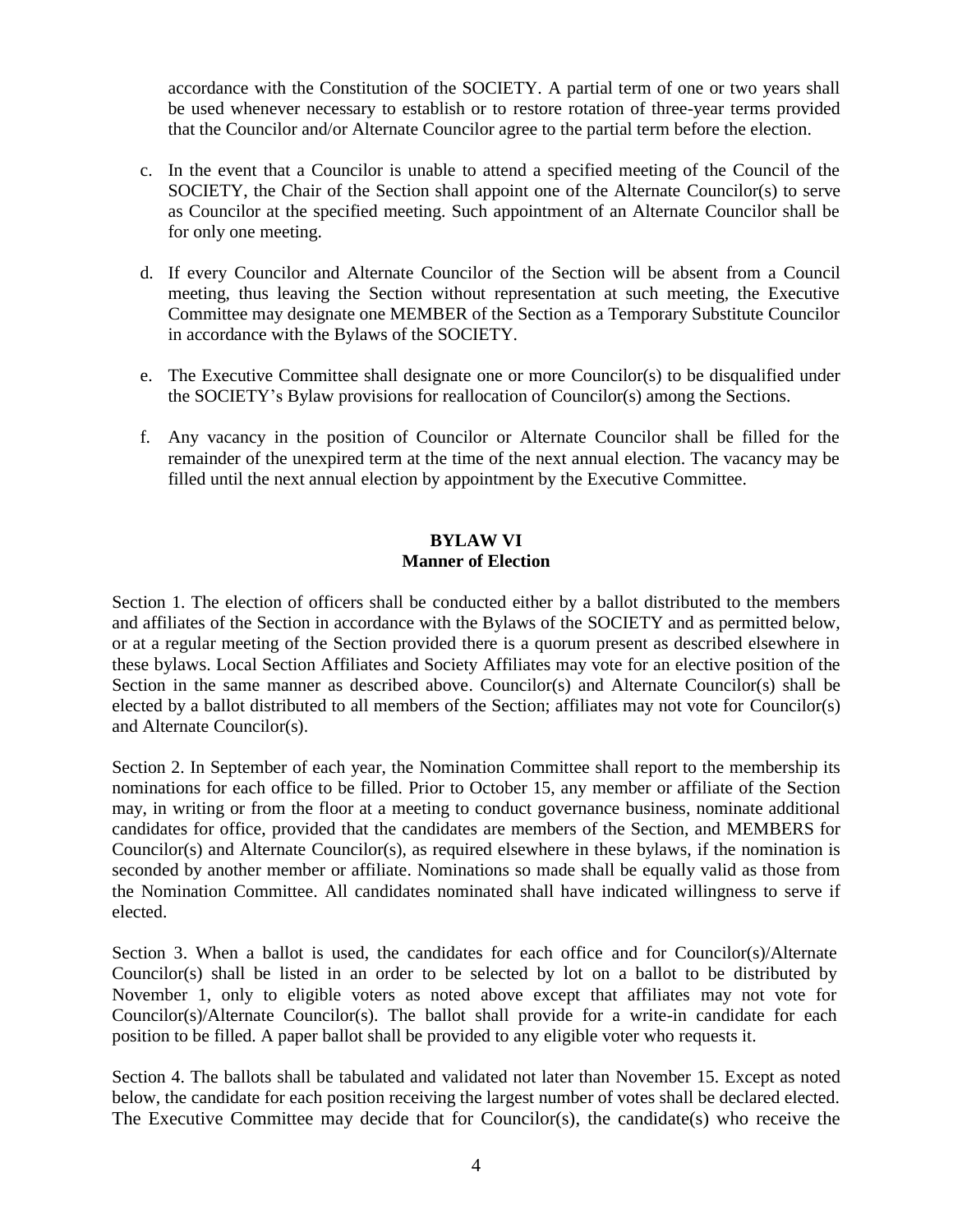majority of votes shall be declared elected as Councilor(s); the candidate(s) who get the next largest number of votes shall be declared elected as Alternate Councilor(s). In case of a tie vote for any position, the Executive Committee, by ballot, shall elect from among the candidates who share the tie vote; the candidate receiving the largest number of votes shall be declared elected.

Section 5. The results shall be announced by the Section Chair or his or her designee as soon as possible after the election, and also published in the Section's newsletter and/or on the Section's website soon thereafter. The results shall be certified to the Executive Director of the SOCIETY not later than December 1.

Section 6. In accordance with the SOCIETY's Bylaws, balloting procedures should ensure fair balloting that is open to all eligible members, protection against fraudulent balloting, and the timely reporting and archiving of balloting results.

# **BYLAW VII Recall of Elected Officials**

Section 1. The elected officials of the Section (officers and elected Executive Committee members, except not Councilor(s) and Alternate Councilor(s)) are subject to recall for neglect of duties or conduct injurious to the SOCIETY. Recall procedures are not applicable to Councilor(s) and Alternate Councilor(s).

Section 2. The recall of an official shall be initiated when a signed petition, indicating in writing the specific charges and reasonable substantiating evidence, is submitted to the Chair from at least five members of the Section. In the event the Chair is the official in question, the Chair-Elect shall receive the petition and shall assume the duties of the Chair with respect to this issue until the issue is resolved.

Section 3. The Chair shall, without delay, determine that the petitioners are aware of the gravity of their actions and the procedures to be followed. The Chair shall seek an alternate resolution to the problem and a withdrawal of the petition at this time. In the absence of a resolution to the problem, the Chair shall notify the members of the Executive Committee and call a special meeting within thirty days.

- a. The Executive Committee shall promptly continue the recall process or dismiss the petition as ill-founded or find an alternate resolution to the problem. The Chair shall promptly inform the petitioners and the official of the decision of the Executive Committee. If no contact with the official can be made after a reasonable effort, the Executive Committee may remove the official in question with a two-thirds (2/3) vote of the remaining members.
- b. If the proceedings continue:
	- (1) The Chair shall assign the duties of the official to another qualified member of the Section until the issue is resolved.
	- (2) The official shall be offered an opportunity to answer the allegations in the petition before the Executive Committee. A certified letter shall be sent to the last known address on the official SOCIETY membership roll. Upon notification, the official shall have thirty days to make a written response to the allegations.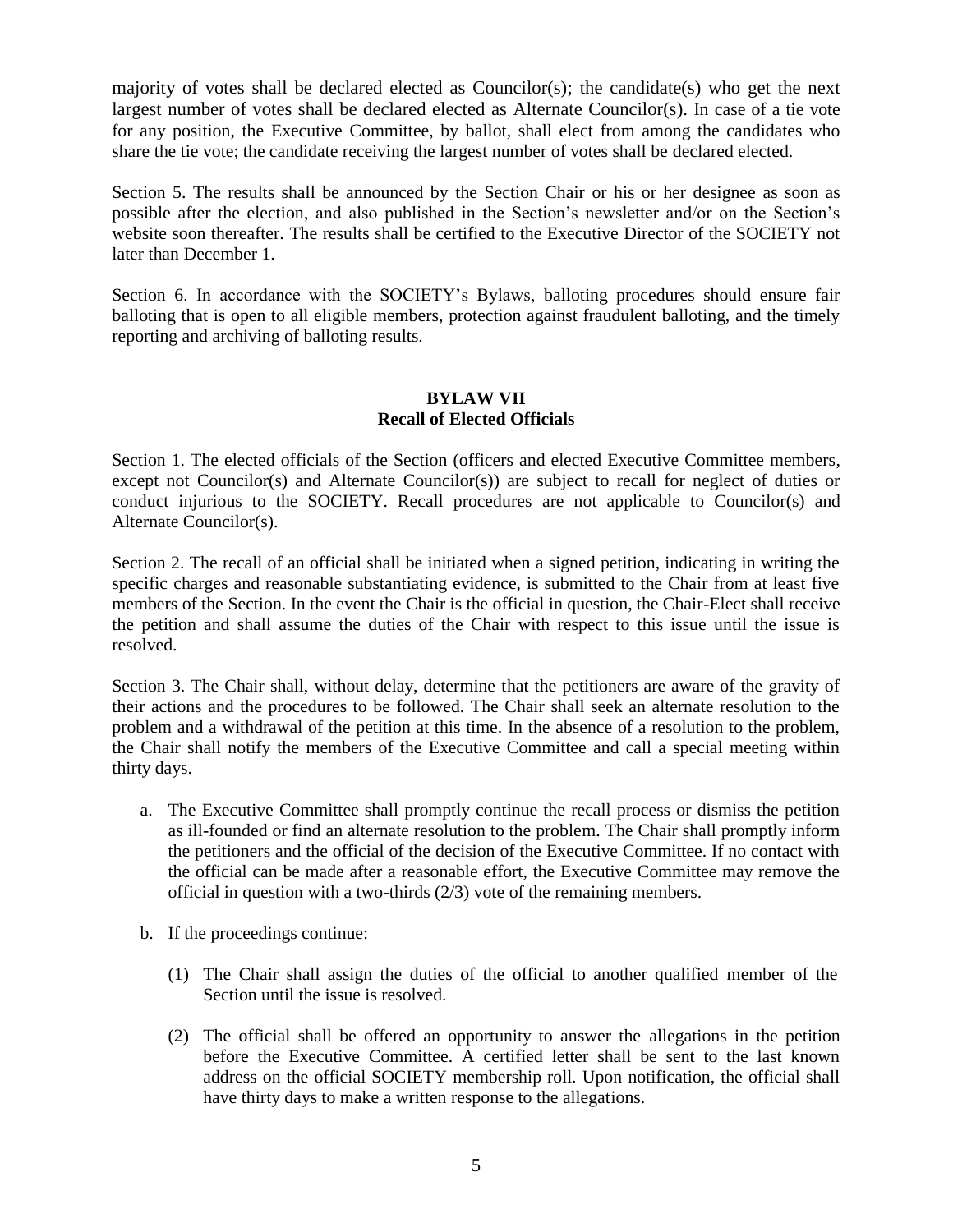- (3) The Executive Committee shall decide whether or not to proceed after studying the official's response. The Chair shall inform the official and the petitioners of the decision of the Executive Committee. If the Executive Committee decides that the proceedings shall continue, the official shall choose one of the following options:
	- (a) The official may resign.
	- (b) The official may request a recall vote. Section members shall be informed, through brief written statements prepared by the Executive Committee and the official, of the issues involved with the recall vote. Both statements shall be distributed to the members with the ballot. A paper ballot shall be provided to any member who requests it. At least two-thirds (2/3) of votes cast shall be required for the official to be removed from office. The membership shall be informed of the results of the recall vote.
	- (c) The official may request a hearing and a recall vote by the remaining members of the Executive Committee. At least two-thirds (2/3) vote of the remaining members of the Executive Committee shall be required to recall the official.
	- (d) The official may choose not to respond and thus forfeit the position.

Section 4. The vacancy provisions of these bylaws shall be used to fill a vacancy caused by a recall process. The Executive Director of the SOCIETY shall be informed of the recall and the filling of the vacancy.

# **BYLAW VIII Committees**

Section 1. The Executive Committee shall establish committees as necessary for the proper operation of the Section. All committee members shall be members and/or affiliates of the SOCIETY and the Section.

Section 2. The Section shall have the following standing committee: Nomination.

# **BYLAW IX Meetings**

Section 1. The Executive Committee shall designate the times and places of the Section's meetings as it finds necessary or desirable for the proper functioning of the Section. The Section shall hold at least one meeting annually to conduct governance business; however, this requirement may be modified by the Executive Committee.

Section 2. The Executive Committee shall set the order of business for meetings of the Section to conduct governance business. The order of business may be suspended by a majority vote of the members present.

Section 3. The Section may hold special meetings to conduct governance business upon the written request of a majority of the Executive Committee or upon the written request of 15 members of the Section. To be valid, such request shall be received by the Secretary at least ten days before the date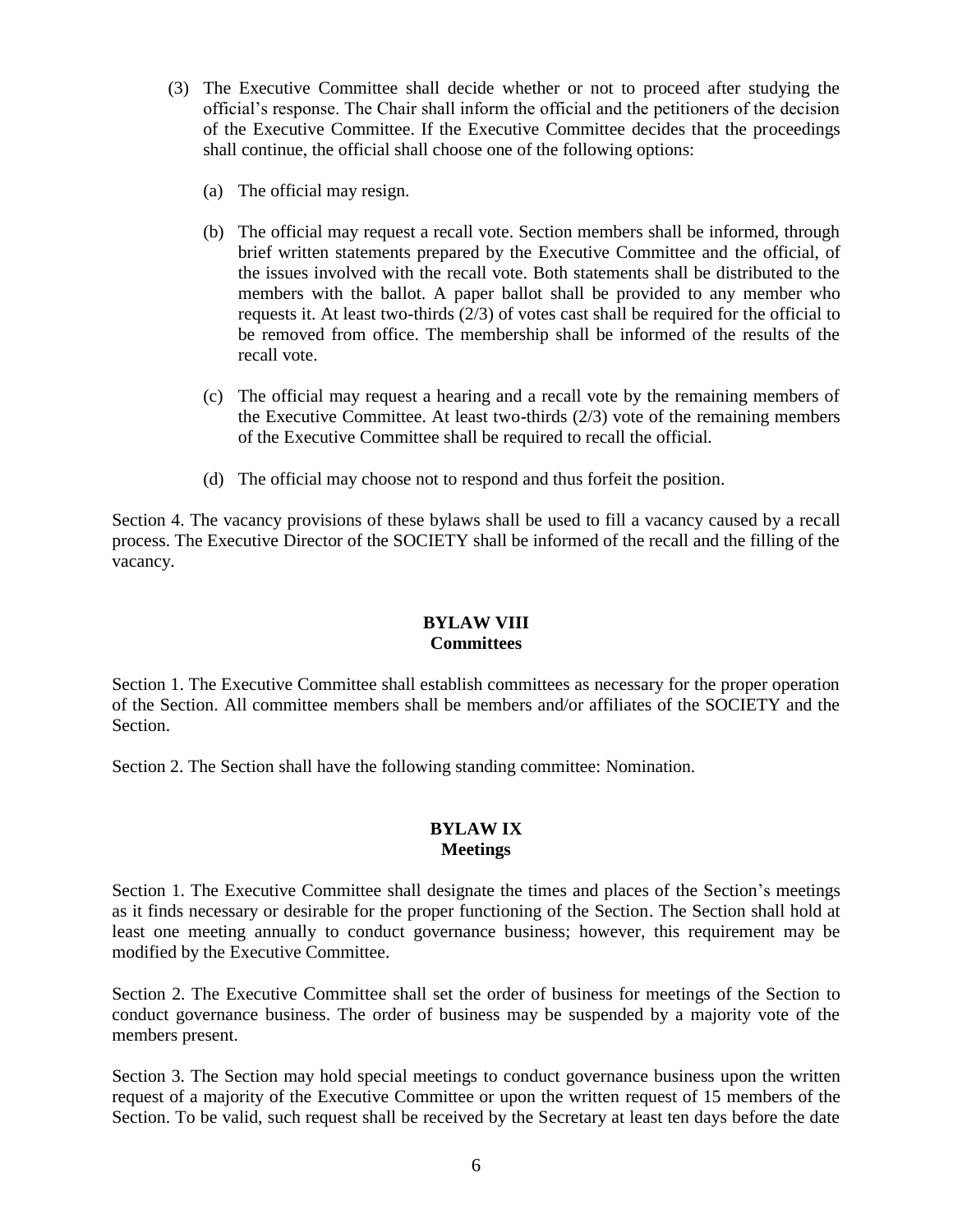requested for the meeting and shall state the exact nature of the business to be transacted. No other business shall transpire at such meetings.

Section 4. Meetings of the Executive Committee and meetings of the Section to conduct governance business, with the approval of the Executive Committee, may be held by means of electronic communications technology that permits those in attendance to read or hear the proceedings substantially concurrently with their occurrence, to vote on matters submitted, to pose questions, and to make comments.

Section 5. The Executive Committee shall meet upon due notice either at the call of the Chair or upon request of a majority of its members. A quorum for an Executive Committee meeting shall consist of a majority of the voting members of the Committee. In the absence of a quorum, called meetings of the Executive Committee shall adjourn to a specific date.

Section 6. Due notice of the Section's meetings, not including committee meetings, shall be sent to each member and affiliate of the Section. A quorum for the transaction of governance business at such a Section meeting shall consist of 15 members of the Section. No governance business shall be conducted in the absence of a quorum.

Section 7. The fee for registration at any special meeting shall be decided by the Executive Committee in accordance with the Constitution of the SOCIETY.

Section 8. The most recent edition of *Robert's Rules of Order Newly Revised* shall be the parliamentary authority for all matters not covered in these bylaws or in the SOCIETY's documents.

#### **BYLAW X Finances**

Section 1.

- a. Members of the Section may be assessed voluntary Local Section dues in an amount set by the Executive Committee. The Executive Committee shall have the option to waive or discount dues for STUDENT MEMBERS and for others as provided in the SOCIETY's Bylaws for waived or discounted dues.
- b. Society Affiliates may be assessed annual dues in an amount set by the Executive Committee.
- c. The annual dues of Local Section Affiliates shall be determined by the Executive Committee in accordance with the Constitution and Bylaws of the SOCIETY, and as mentioned elsewhere in these bylaws.

Section 2. The Section may raise or collect funds to be expended for local purposes, and may have the entire management and control of such funds insofar as such management and control shall not conflict with any provision of these bylaws or with the Constitution or Bylaws of the SOCIETY.

Section 3. The Section may receive donations or bequests made to it, and may expend or invest the same on behalf of the Section. Such expenditures or investments shall be made by the Treasurer of the Section upon authorization by the Executive Committee.